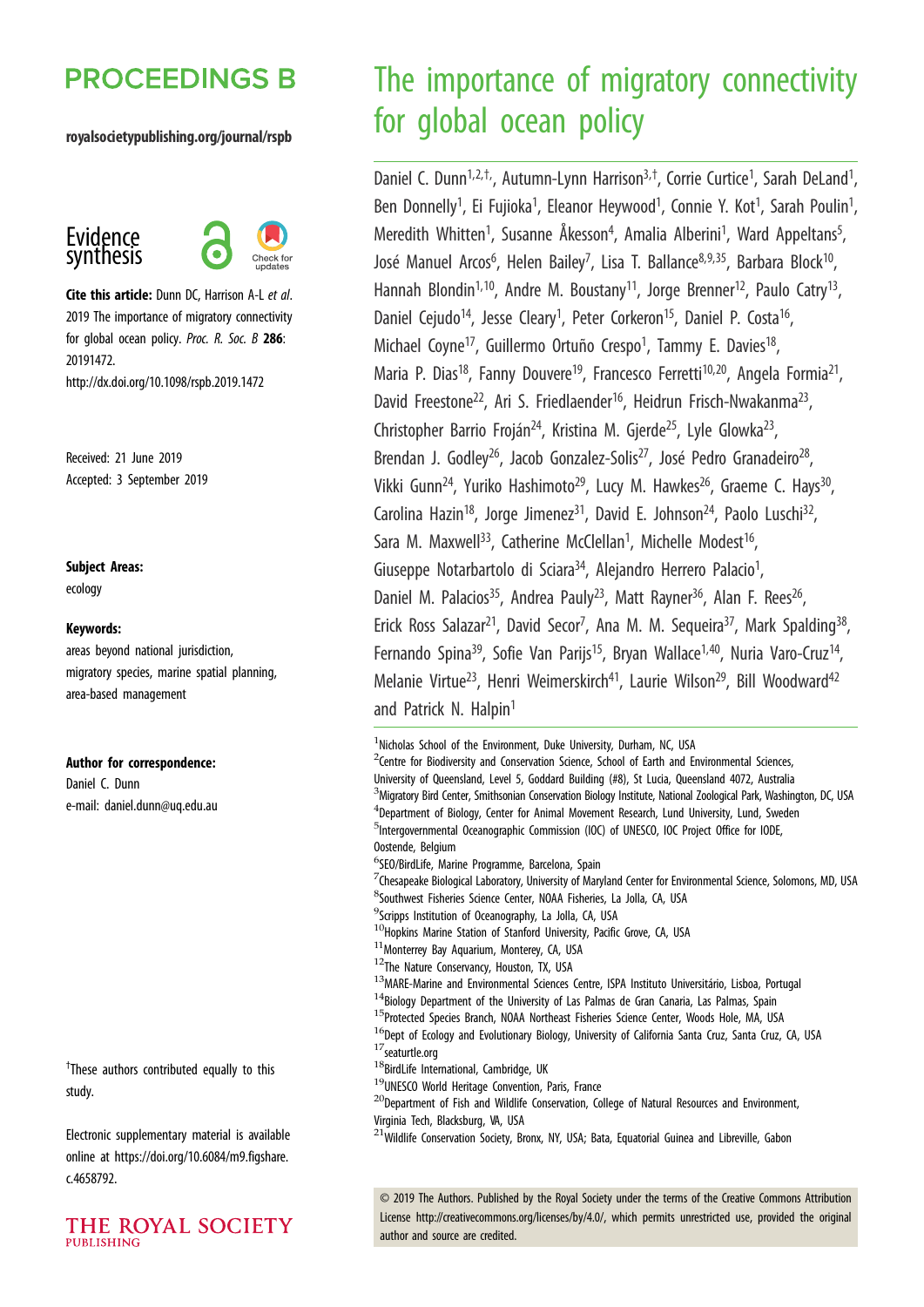<sup>22</sup>Sargasso Sea Commission, Washington, DC, USA

<sup>23</sup>Secretariat of the Convention on Migratory Species of Wild Animals, Bonn, Germany and Abu Dhabi, United Arab Emirates

<sup>24</sup>GOBI Secretariat, Seascape Consultants Ltd, Romsey, UK

<sup>25</sup>IUCN Global Marine and Polar Programme and World Commission on Protected Areas, Cambridge, MA, USA

 $26$ Centre for Ecology and Conservation, University of Exeter, Cornwall Campus, Penryn, UK

<sup>27</sup>University of Barcelona, Barcelona, Spain

<sup>28</sup>CESAM, Faculdade de Ciencias da Universidade de Lisboa, Lisboa, Portugal <sup>29</sup> Canadian Wildlife Service, Environment and Climate Change Canada, Pacific Wildlife Research Centre, British Columbia, Canada

 $30$ Centre for Integrative Ecology, Deakin University, Geelong, Victoria, Australia

<sup>31</sup>Marviva, San José, Costa Rica

32University of Pisa, Pisa, Italy

<sup>33</sup>School of Interdisciplinary Arts and Sciences, University of Washington, Bothell Campus, Bothell, WA, USA

 $34$ Tethys Research Institute and IUCN Task Force on Marine Mammal Protected Areas, Milano, Italy

<sup>35</sup>Marine Mammal Institute and Department of Fisheries and Wildlife, Oregon State University, Newport, OR, USA

<sup>36</sup>Auckland War Memorial Museum, Auckland, New Zealand

 $37$ UWA Oceans Institute and School of Biological Sciences, Indian Ocean Marine Research Centre, University of Western Australia, Crawley, Western Australia 6009, Australia

38Ocean Foundation, Washington, DC, USA

<sup>39</sup>ISPRA—Istituto Superiore per la Protezione e la Ricerca Ambientale, Ozzano dell'Emilia, Italy

<sup>40</sup>Ecolibrium, Inc, Boulder, CO, USA

<sup>41</sup>Centre d'Etudes Biologiques de Chizé, CNRS, Villiers en Bois, France

<sup>42</sup>U.S. Animal Telemetry Network, NOAA/IOOS, Silver Spring, MD, USA

DCD, [0000-0001-8932-0681](http://orcid.org/0000-0001-8932-0681); A-LH, [0000-0002-6213-1765](http://orcid.org/0000-0002-6213-1765); CC, [0000-0003-1459-4420](http://orcid.org/0000-0003-1459-4420); SÅ, [0000-0001-9039-2180;](http://orcid.org/0000-0001-9039-2180) PC, [0000-0003-1553-1253;](http://orcid.org/0000-0003-1553-1253) BJG, [0000-0003-3845-0034;](http://orcid.org/0000-0003-3845-0034) GCH, [0000-0002-3314-8189;](http://orcid.org/0000-0002-3314-8189) DMP, [0000-0001-7069-7913](http://orcid.org/0000-0001-7069-7913); LW, [0000-0002-1972-1196](http://orcid.org/0000-0002-1972-1196)

The distributions of migratory species in the ocean span local, national and international jurisdictions. Across these ecologically interconnected regions, migratory marine species interact with anthropogenic stressors throughout their lives. Migratory connectivity, the geographical linking of individuals and populations throughout their migratory cycles, influences how spatial and temporal dynamics of stressors affect migratory animals and scale up to influence population abundance, distribution and species persistence. Population declines of many migratory marine species have led to calls for connectivity knowledge, especially insights from animal tracking studies, to be more systematically and synthetically incorporated into decision-making. Inclusion of migratory connectivity in the design of conservation and management measures is critical to ensure they are appropriate for the level of risk associated with various degrees of connectivity. Three mechanisms exist to incorporate migratory connectivity into international marine policy which guides conservation implementation: site-selection criteria, network design criteria and policy recommendations. Here, we review the concept of migratory connectivity and its use in international policy, and describe the Migratory Connectivity in the Ocean system, a migratory connectivity evidence-base for the ocean. We propose that without such collaboration focused on migratory connectivity, efforts to effectively conserve these critical species across jurisdictions will have limited effect.

### 1. Introduction

Innovations in animal tracking technology are changing theway we think about how the world's oceans are connected [[1](#page-8-0)] and about the migratory connectivity of populations and species [[2](#page-8-0)]. Recent research has revealed basin-scale oceanic migrations of sea turtles, marine mammals, seabirds and fishes [[3](#page-8-0)], as well as circumpolar [\[4\]](#page-8-0) and pole-to-pole [\[5](#page-8-0)] migrations by seabirds. The accumulation of information about marine migratory species has been swift and massive [[1](#page-8-0)]. Since 1990, over 40 000 scientific papers have been published about migratory marine species (electronic supplementary material, appendix S1 for the literature search string). Common findings from this literature highlight that many species range farther than previously known (e.g. [[6](#page-8-0)]), and occur predictably at specific times in specific places, in association with specific habitats or along predictable migratory corridors [\[7,8](#page-8-0)].

Migratory species are increasingly exposed to the effects of a globalizing world [\[9](#page-8-0)], as illustrated by the spreading footprint of cumulative humanimpactsin the oceans [\[10\]](#page-8-0). Themigration patterns and movements of many species span both national waters (i.e. within Exclusive Economic Zones; EEZs) and areas beyond national jurisdiction (ABNJ). A significant portion of many species' life histories are spent in the 64% of the world's oceans that lie outside national jurisdiction [[11](#page-8-0)], an environment with growing human encroachment and fragmented and incomplete governance structures [\[12](#page-8-0)–[14\]](#page-8-0). In this context, migratory species management is a complex process, often including soft law (international statements, declarations and commitments that are not legally binding but that do carry moral significance, such as United Nations resolutions including the Sustainable Development Goals), hard law (international legally binding agreements such as the United Nations Convention on the Law of the Sea (UNCLOS) and the Convention on the International Trade of Endangered Species), and multi-national consensus-based management organizations (such as the International Maritime Organization for shipping and regional fisheries management organizations for fisheries). Limitations to effective management include geographical and taxonomic gaps in governance, lack of cross-sectoral conservation tools and limited implementation of ecosystem-based approaches to management [[13](#page-8-0)], as well as conservation strategies that focus on individual stages of a species migratory cycle with little consideration of population connectivity [\[15,16](#page-8-0)]. These limitations have hindered the development of effective management strategies for migratory species, many of which are considered at risk and in need of improved management: 95% of albatross (21 of 22 species; International Union for Conservation of Nature (IUCN) [[17](#page-8-0)]), 87% of assessed migratory sharks species [\[18\]](#page-8-0), and 63% of assessed sea turtle subpopulations (10 of 16 subpopulations; IUCN [[17\]](#page-8-0)) are listed as Near Threatened or Threatened (i.e. Vulnerable, Endangered or Critically Endangered) by the IUCN due primarily to indirect capture in marine fisheries (bycatch), direct harvest, predation by invasive species, or loss or degradation of habitat. Similarly, straddling (those shared between two or more jurisdictions) and highly migratory fish stocks experience twice the rate of overfishing as those within a single national jurisdiction [\[19\]](#page-8-0).

In response to population declines of migratory species, there has been a general call for knowledge generated from animal movement data to be more effectively incorporated into management and policy frameworks (e.g. [\[20](#page-8-0)]). However, while the quantity of data on marine migratory species has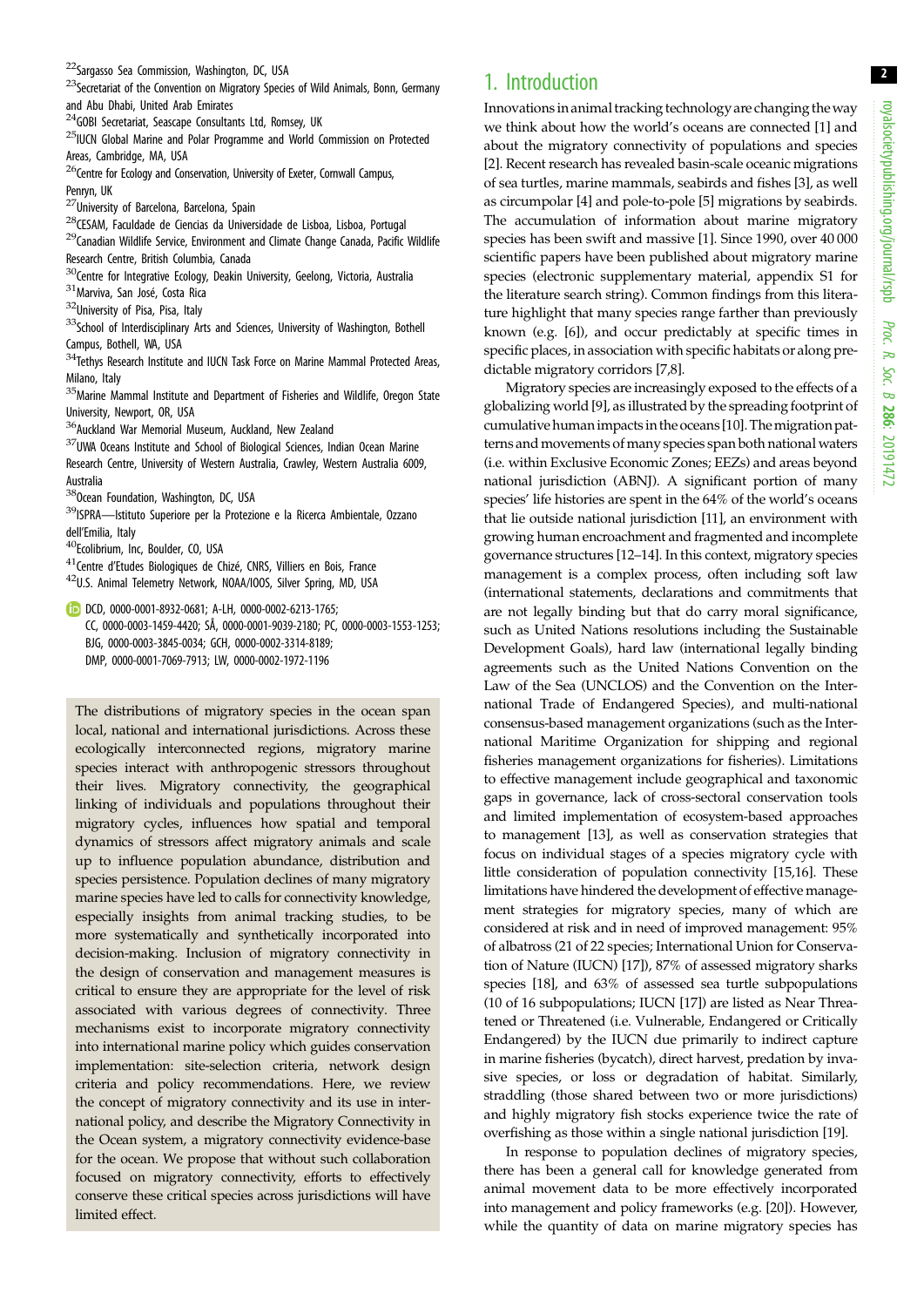increased dramatically in recent decades [\[21](#page-8-0)], efforts to synthesize and integrate information on animal movement and connectivity into global management and policy fora are nascent with examples largely originating from individual efforts [\[22](#page-8-0)–[24](#page-8-0)]. Current mechanisms to enable discovery and access to data (e.g. data or metadata repositories) are insufficient by themselves to support global intergovernmental efforts to conserve and manage migratory species because capacity and resources for policy-makers and managers to synthesize raw data are extremely limited [[25](#page-8-0)]. In this paper, we review concepts of migratory connectivity as they relate to the conservation and sustainable use of biodiversity in the oceans, with a focus on ABNJ.We provide the current status of efforts to include connectivity in management and governance approaches, and we review the information currently available to policy-makers and managers. Finally, we describe an approach that is supporting governance and management of transboundary species by aggregating, synthesizing and disseminating new knowledge on migratory connectivity in the ocean.

## 2. Definitions of migratory species differ in science and policy

Scientifically, migratory movement is commonly defined as collective, cyclical movement between separated or welldefined locations or habitats, and tends to be expressed at population or species levels [[26\]](#page-8-0). These levels respectively represent the collective outcomes of individual behaviours [\[7\]](#page-8-0), and the persistent, directed movements of an individual [\[27](#page-8-0)]. Existing scientific definitions include: (i) mass directional movements of large numbers of a species from one location to another [[28\]](#page-8-0), (ii) broad-scale movements of populations [\[29](#page-8-0)], (iii) movements of individuals or populations from one welldefined habitat to another, usually on temporally predictable and periodic basis [[30](#page-8-0),[31\]](#page-8-0), and (iv) collective movement of individuals that occurs chiefly through motivated behaviours, resulting in changed ecological status [[7](#page-8-0)].

While scientific definitions usually include some measure of separation, they are commonly not restricted by the need to cross geopolitical boundaries as is often the case with established policy definitions. For example, the Convention on Migratory Species (CMS, Article I, 1.a) defines migratory species as 'the entire population or any geographically separate part of the population of any species or lower taxon of wild animals, a significant proportion of whose members cyclically and predictably cross one or more national jurisdictional boundaries'. This definition shares two commonalities with scientific definitions by referring to collective and cyclical movements, however, it specifically requires the crossing of national boundaries. There are strong policy rationales for this requirement in the Convention's text. Primary principles of the CMS are that States are the protectors of the migratory species that live within or pass through their jurisdictions, and international cooperation of States is essential for the conservation of migratory species.

While the CMS definition itself is not explicitly limiting to taxonomic grouping, in practice, all species listed on the CMS are vertebrates with the exception of a single terrestrial invertebrate, the monarch butterfly (Danaus plexippus). The CMS Conference of the Parties propose and approve appendix listings, and many species, clearly migratory by scientific definitions, are not included (for example, northern elephant seals, Mirounga

angustirostris, southern elephant seals, Mirounga leonina and many shearwater species, electronic supplementary material, appendix S2). To underpin an evidence-base on migratory connectivity, we developed a list of migratory megavertebrate species from multiple sources including Lascelles et al. [\[32\]](#page-8-0)  $(n = 829)$ , Fowler [\[18](#page-8-0)]  $(n = 94)$ , fish species managed by Regional Fisheries Management Organizations ( $n = 40$ ), seabirds of the U.S. Migratory Bird Treaty Act  $(n = 171)$  and BirdLife International ( $n = 280$ ). After removing duplicates, the initial set of species to be included in our synthesis includes 439 fish, 346 seabird, 99 marine mammal and seven sea turtle species. The list was reviewed by taxa experts and updates to some scientific names were made based on these recommendations.

In this paper, we focus on synthesizing knowledge about migratory fishes, marine mammals, seabirds, sharks and sea turtles (electronic supplementary material, appendix S2), because these are the taxonomic groups included in the broadest policy definition represented by the CMS definition. However, we acknowledge that other marine taxa are migratory species by biological definitions and their omission from policy definitions may be detrimental to their management. Bridging the gap between science and policy definitions of migratory species is a first step in translating migratory connectivity knowledge into policy and we hope to support increasing knowledge about such species through the synthesis approach outlined below.

## 3. Understanding connectivity is crucial for the conservation and sustainable use of migratory species

Migratory species depend upon critical habitats for breeding and foraging, as well as pathways connecting these habitats. Over the course of their lives, many migratory marine species exhibit at least one of the three forms of connectivity described by Webster et al. [[2](#page-8-0)]: (i) migratory connectivity, the seasonal movements of individuals between breeding and post-breeding foraging sites; (ii) landscape/seascape connectivity, the regional movement of individuals among habitat patches; and (iii) natal dispersal, the spread of individuals from birth sites to breeding sites.<sup>1</sup> During their migrations, individuals and populations encounter a variety of stressors, from predation and adverse weather to human impacts including habitat destruction, direct and incidental fishing mortality, ship strikes, noise, hazardous substances and other pollutants [[10,34\]](#page-8-0). Migratory connectivity, the geographical linking of individuals and populations throughout their migratory cycles [\[35](#page-8-0)] (see case study in [box 1\)](#page-3-0), is a major factor affecting how stressors impact individuals at each crucial life-history stage, and how these effects may scale up to effects on population abundance and distribution, and species persistence (for a worked example, see [\[40](#page-8-0)]). Understanding how a population is connected, how connectivity influences demographic rates, and designing conservation and management measures appropriate for the level of risk associated with various degrees of connectivity, are all critical to the conservation and sustainable use of migratory species ([box 1,](#page-3-0) [\[41](#page-8-0)]).

The need to maintain migratory connectivity is also critical for sustaining human livelihoods and cultural connections. Migratory species provide a diverse array of cultural, regulating and provisioning ecosystem services, including contributions to aesthetic and recreational experiences, spiritual or religious enrichment, reduction of pest infestations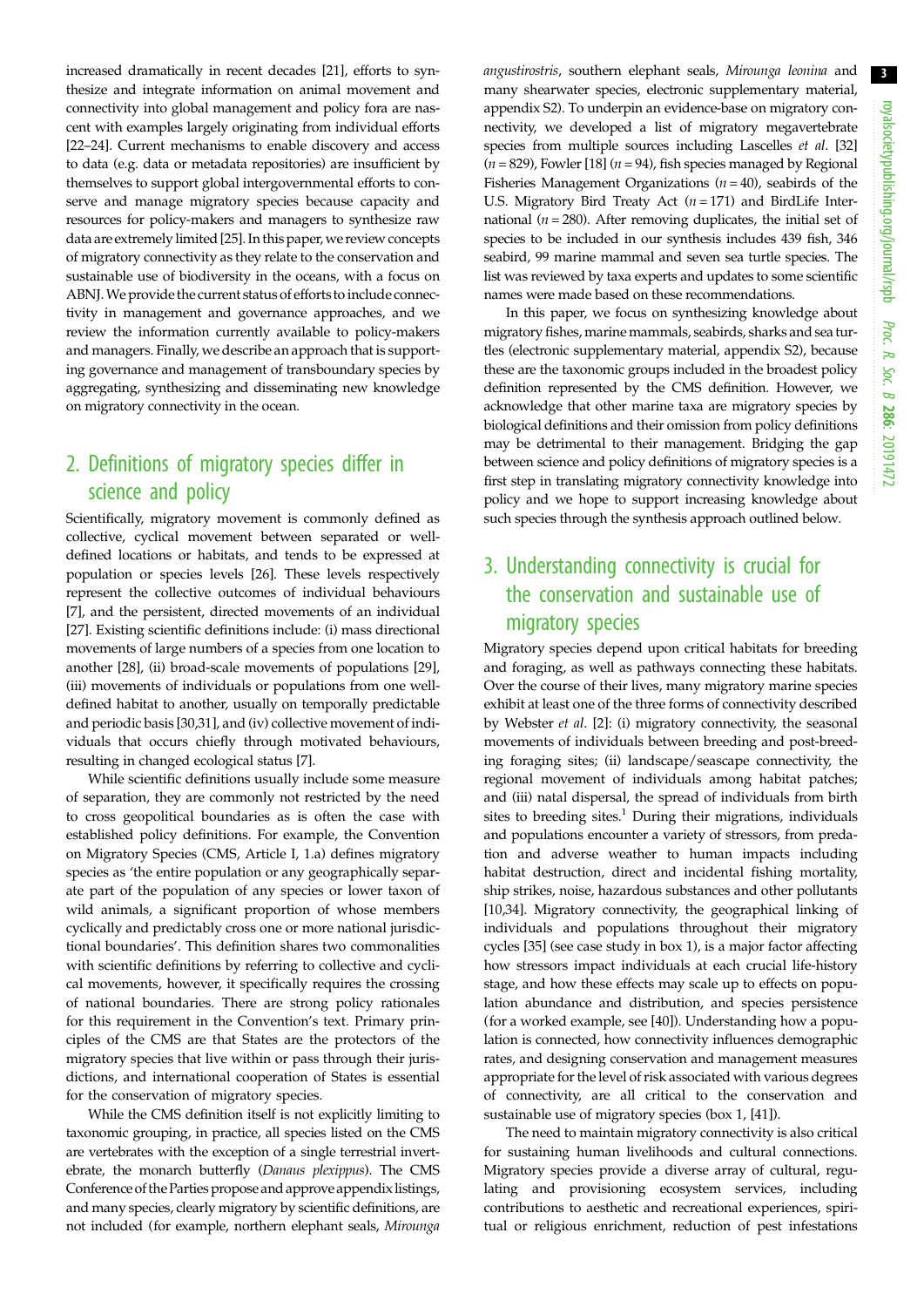<span id="page-3-0"></span>Box 1. Use of migratory connectivity knowledge in global ocean policy, a case study from the International Whaling Commission (IWC).

To evaluate effects of incidental or directed take of cetaceans with reference to a conservation and management goal, the Scientific Committee of the IWC uses a process called the Revised Management Procedure (RMP) to estimate sustainable catch limits for commercial whaling of baleen whales. The RMP is a management strategy evaluation (simulation modelling) approach [[36\]](#page-8-0) that accounts for abundance, catches and population structure—including how many stocks exist and how they mix across space and time—to project population estimates under management scenarios [[37\]](#page-8-0). While the RMP does not explicitly include a 'connectivity' parameter, connectivity information is used to inform the discussion on abundance estimates and stock structure. The evaluation process considers available evidence on movements of individuals/populations through time/area strata, for example, between breeding and feeding areas and these estimates are carried forward through simulation trials [[37\]](#page-8-0). Connectivity information is therefore critical for defining model parameters, including stock structure, and for assessing differential impacts to populations of evaluated management scenarios. Regular Implementation Reviews are required to assess available evidence for abundance estimates and stock structure [\[37](#page-8-0)]. Migratory movements are incorporated through many data types, including photo identity, passive acoustics, genetics and satellite telemetry.

A recent example of how this works in practice is the first Implementation Review for western North Pacific Bryde's whales (Balaenoptera brydei/edeni), initiated in 2017 [[38\]](#page-8-0). Given many data gaps for spatial and genetic structure of cetacean populations, migratory connectivity between breeding and foraging areas is often uncertain or unknown and thus multiple hypotheses of spatial stock structure are typically advanced for formal evaluation. Among multiple hypotheses of stock structure for western North Pacific Bryde's whales, two hypotheses (named hypotheses 2 and 5 by the committee) were selected as plausible given available evidence and advanced to be used in implementation simulation trials [[38\]](#page-8-0). The two hypotheses clearly illustrate separate possibilities regarding migratory connectivity between breeding and feeding areas. Hypothesis 2 supports strong connectivity between breeding stocks and feeding sub-areas, i.e. individuals found in each feeding sub-area are hypothesized to be members of separate breeding stocks. By contrast, hypothesis 5 allows for mixing of individuals from the two breeding stocks in the eastern portion of sub-area 1. Both hypotheses are then considered in simulation modelling variants. In 2018, final specifications for parameters in simulation models were agreed upon by the Scientific Committee, including abundance estimates for sub-areas, mixing matrices, and future sighting survey plans and whaling options [\[39](#page-8-0)]. Finally, to complete the Implementation Review, the Scientific Committee (most typically through inter-sessional workshops, [\[37](#page-8-0)]) conducts population projections under alternative RMP variants and survey plans, results of which are intended for 2019 [\[39](#page-8-0)]. The processes described above are reliant on data contributions and attendance at meetings by individual experts. While this framework has generated important results, a systematic approach to aggregating, storing and disseminating knowledge of the migratory connectivity of cetacean populations (like the one described below) could greatly aid the work of the Scientific Committee.



(a) A Bryde's whale (Balaenoptera brydei/edeni) surfaces in waters of the Pacific Ocean. Photo credit: David Day. (b) Among multiple hypotheses of western North Pacific Bryde's whale stock structure/migratory connectivity, two (named hypotheses 2 and 5) were selected as plausible given available evidence and advanced for evaluation in simulation modelling by the IWC's Scientific Committee (adapted from [\[38\]](#page-8-0)). Hypothesis 2 demonstrates strong connectivity between breeding and feeding areas while hypothesis 5 allows for mixing of the two breeding stocks in the eastern portion of feeding sub-area 1.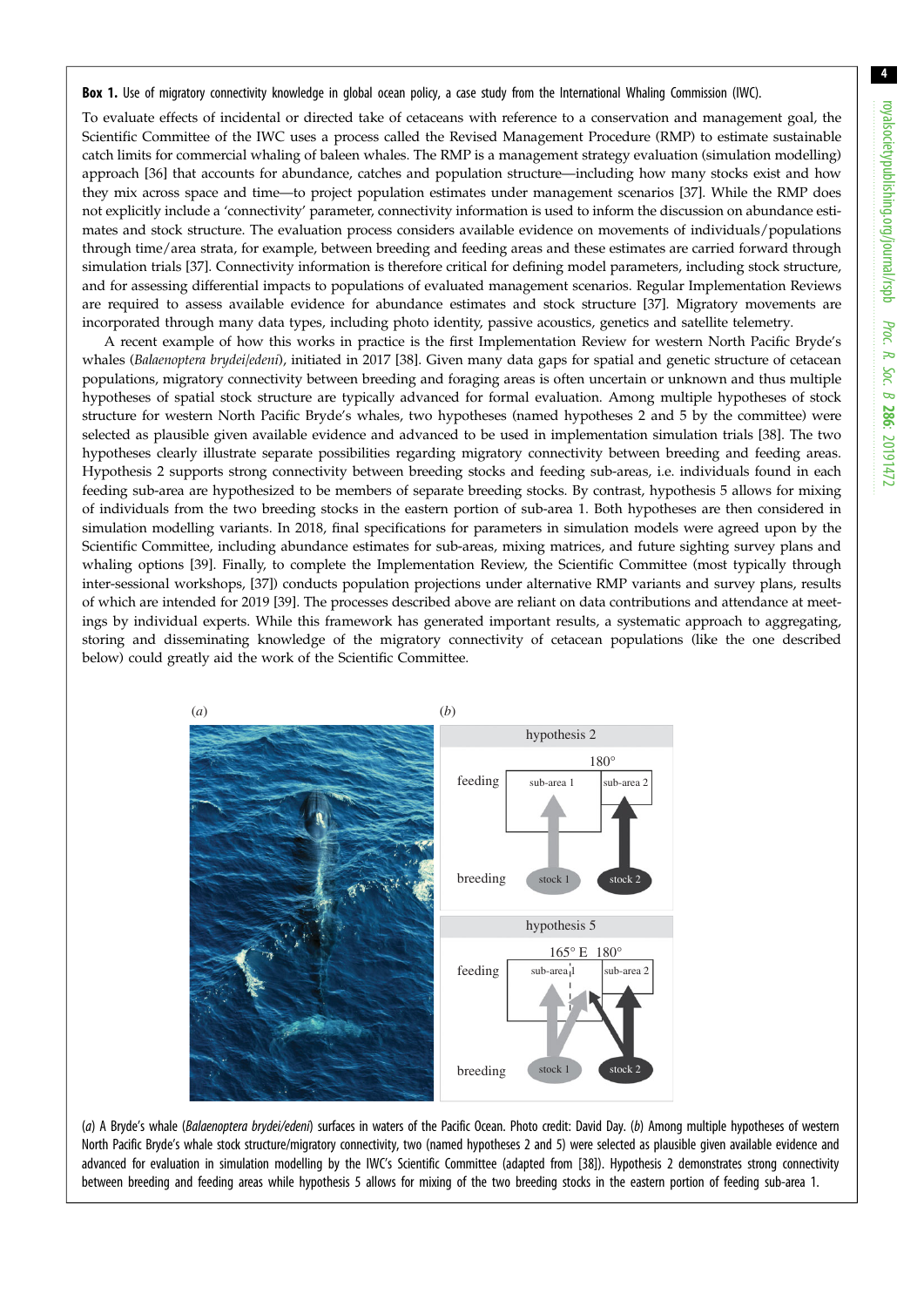and disease transmission, and provision of food [\[42](#page-8-0)]. A further regulatory service comes from the disproportionately strong influence that highly migratory species, many of which are apex predators, play in structuring of ecological communities [\[43](#page-8-0)]. As fishing, shipping and pollution increased in ABNJ after the 1950s [[12,44\]](#page-8-0), the potential for negative effects on migratory species with socioeconomic or cultural significance has increased. Groups of culturally significant species, like salmon to the indigenous coastal communities of the Pacific northwest coast of North America, and sharks to Micronesian cultures in the western South Pacific, have been impacted by activities in ABNJ—far distant from the human communities that culturally value them [\[45](#page-9-0)].

## 4. Connectivity has been included in area-based management approaches and governance of areas beyond national jurisdiction

Area-based management of migratory species in ABNJ is at a critical stage. The Convention on Biological Diversity (CBD) is concluding the first iteration of regional workshops to describe Ecologically or Biologically Significant Marine Areas (EBSA) [[25,](#page-8-0)[46,47\]](#page-9-0) many of which are based on the distribution of migratory species [\[48](#page-9-0)]. The CBD's EBSA process encouraged the United Nations Educational, Scientific and Cultural Organization (UNESCO) to consider expanding its purview to identify World Heritage Sites in ABNJ [\[49](#page-9-0)]. Global fisheries and deep-sea mining authorities are continuing to develop and modify spatial management measures [\[50](#page-9-0),[51](#page-9-0)]. Three Regional Seas Organizations have implemented marine protected areas in ABNJ pursuant to the Convention for the Protection of the Marine Environment and the Coastal Region of the Mediterranean 1995 (Barcelona Convention); the Convention on the Conservation of Antarctic Marine Living Resources 1980 (CCAMLR) and the Convention for the Protection of the Marine Environment of the Northeast Atlantic 1992 (OSPAR Convention). At least three other Regional Seas Organizations are seeking to expand their mandate to cover ABNJ. The International Whaling Commission (IWC) uses information on migratory connectivity to improve their understanding of cetacean stock structure for their revised management process ([box 1](#page-3-0)), and Regional Fisheries Management Organizations require similar information to manage fish stocks and mitigate bycatch. Finally, ongoing negotiations at the UN General Assembly (UNGA) over a treaty for the conservation and sustainable use of biodiversity in ABNJ include discussions of a global mechanism to develop cross-sectoral marine protected areas and engage in strategic environmental assessments (UNGA Resolution 72/249).

As the above policies and management regimes unfold, understanding of how migratory species fit into these frameworks is critical. Examples of the inclusion of migratory connectivity in policy can be divided into three categories: site-selection criteria, network design criteria and policy recommendations.

#### (a) Site-selection criteria

Within area-based planning frameworks, focus is frequently placed on areas that are important to specific life-history stages of migratory species. For example, two of the CBD's EBSA criteria (CBD Decision IX/20 Annex I; 'Special importance for life-history stages of species' and 'Importance for threatened, endangered or declining species and/or habitats') are used to describe important sites for migratory species [[48\]](#page-9-0). A common justification for describing a site as meeting either criterion is the existence of an Important Bird and Biodiversity Area (IBA). IBAs are identified by BirdLife International based on the per cent of a population using a specific site. For marine birds, IBAs usually encompass important foraging habitats and are typically located around breeding grounds, or in post-breeding areas [[52\]](#page-9-0). However, in specific cases, enough of a population may be geographically constrained during migration to result in a portion of a migratory corridor also being identified as an IBA [[53](#page-9-0)]. The Key Biodiversity Areas (KBAs) framework, led and coordinated by a partnership of 12 conservation organizations uses a similar population threshold approach and thus may also identify portions of a migratory corridor for species in addition to seabirds, at least for those species that can easily be counted [[54\]](#page-9-0). The IUCN Marine Mammal Protected Area Task Force has also developed general criteria based on expert opinion to describe Important Marine Mammal Areas (IMMAs) including Migratory Routes (sub-criterion C (iii); [\[55](#page-9-0)]), that are acknowledged at an intergovernmental level (UNEP/CMS Resolution 12.13)).

#### (b) Network design criteria

Connectivity as a concept is often included in criteria for the development of networks of marine protected areas, most frequently in reference to larval connectivity (natal dispersal), but also in reference to migratory and seascape connectivity. For example, connectivity is not explicitly one of the siteselection criteria for EBSAs, but is one of five criteria in the CBD's scientific guidance for selecting areas to establish a representative network of marine protected areas (CBD Decision IX/20 Annex II). As a network criterion, connectivity has been used operationally to assess the ecological coherence of networks of protected areas (e.g. [[56,57](#page-9-0)]).

#### (c) Policy recommendations

Beyond site-selection and network criteria, intergovernmental organizations have also addressed the question of connectivity through decisions, resolutions and targets. For example, Aichi Biodiversity Target 11 calls for 10% of coastal and marine areas to be conserved through, inter alia, 'well-connected systems of protected areas'. The CMS has gone further in describing connectivity and migratory connectivity by adopting resolutions on ecological networks (consolidated and updated in 2017; UNEP/CMS/Resolution 12.7) and the importance of including migratory connectivity in conservation decisions (UNEP/ CMS/Resolution 12.26). Resolution 12.7 recommends making connectivity between important areas explicit.

4. Encourages Parties and other Range States, when identifying areas of importance to migratory terrestrial, avian and aquatic species, to take into account and make explicit by description, schematic maps or conceptual models the relationship between those areas and other areas which may be ecologically linked to them, in physical terms, for example as connecting corridors, or in other ecological terms, for example as breeding areas related to non-breeding areas, stopover sites, feeding and resting places (CMS 2017).

While the concept of connectivity is ubiquitous in multilateral environmental agreements, the 'schematic maps or conceptual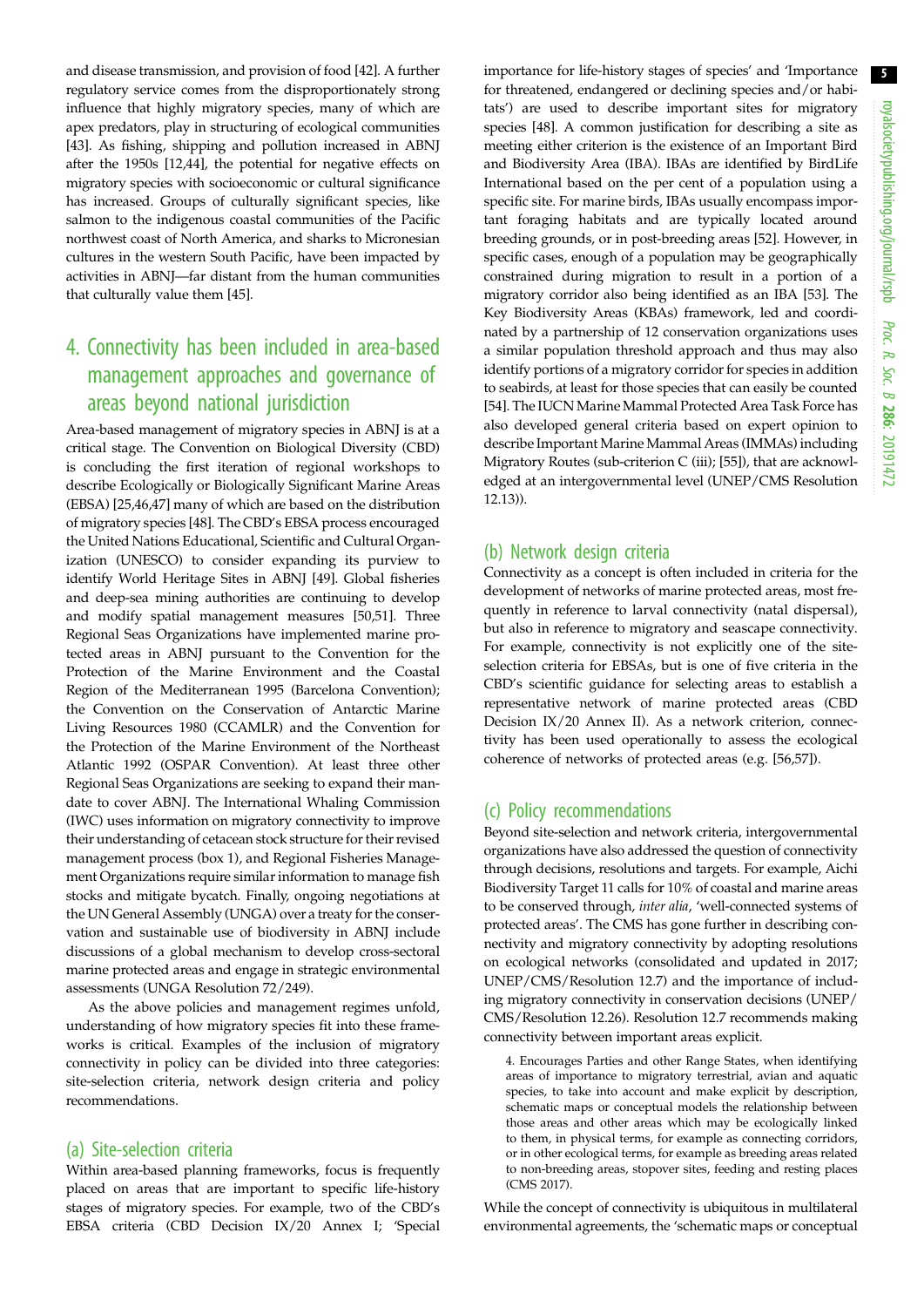models' recommended by CMS are still rare. A lack of easily accessible and usable [[58\]](#page-9-0) geospatial information prevents the full consideration of migratory connectivity in area-based planning processes [[25](#page-8-0)], and limits the ability to conduct meaningful environmental impact assessments and strategic environmental assessments. Further, these types of maps and models are necessary to achieve United Nations Sustainable Development Goal 14 as they inform sustainable management of coastal and marine ecosystems (14.2), underpin fisheries models required to end overfishing (14.4), support development of area-based management tools (14.5), provide economic benefit to Small Island Developing States that depend on migratory species (14.7), and increase scientific knowledge, capacity development and technology transfer (14.A). Mainstreaming marine biodiversity into the United Nations Sustainable Development Goals will require integration of migratory connectivity information and its application to 'other effective conservation measures' such as sectoral 'in-situ' efforts to conserve biodiversity [\[59](#page-9-0)].

Access to baseline information on migratory connectivity in the ocean will become even more important for the development of area-based management tools and conservation planning under future climate change scenarios. Species that migrate between breeding and feeding habitats can be strongly affected by climate change. For example, climate change could easily disrupt cross-environment correlations that make migration routes and timing adaptive to environmental cues [[60\]](#page-9-0), potentially altering connectivity patterns and in turn, the effectiveness of protected areas. Johnson et al. [\[61](#page-9-0)] considered the interaction of climate change on EBSAs and existing area-based management tools in the North Atlantic Ocean, concluding that altered patterns of connectivity related to climate change can be expected to influence the effectiveness of marine protected areas. Developing baselines now and monitoring changes in migratory connectivity through time will be critical to plan for future changes.

The parties to the CMS recognized this need (i.e. to aggregate and synthesize information on migratory connectivity) and in 2017 encouraged 'support for the enhancement of the databases… [and] targeted joint analyses of animal movements and other factors using these databases in an integrated way across the marine and terrestrial realms so as to improve understanding of the biological basis of migratory species connectivity' (UNEP/CMS/Resolution 12.26). Below, we consider in more depth what databases and information are currently available.

## 5. What information on marine migratory connectivity is available to policy-makers and managers?

#### (a) Species distribution

Products with spatial information on species distribution are currently available (electronic supplementary material, Appendix S3). The Global Register of Migratory Species (GROMS) summarized the state of knowledge on the distribution of migratory species globally [[62,63\]](#page-9-0). GROMS is a relational database containing distribution data for 2880 (terrestrial and marine) vertebrate migratory animals, last updated in 2004. IUCN and BirdLife International both provide range maps of species. AquaMaps provides modelled range and distribution maps of many migratory marine species. The State of the World's Sea Turtles (SWOT) has compiled distribution information on the world's seven sea turtle species from literature and expert opinion. However, the spatial resolution of distribution and range maps in GROMS, BirdLife's Datazone, the IUCN Redlist, AquaMaps and the SWOT database lack the spatial, temporal and ecological resolution necessary to inform the development of specific area-based management measures, and they do not contain information on migration pathways or migratory connectivity.

#### (b) Electronic tracking data

The most readily accessible information for directly informing area-based management (e.g. animal location data provided by acoustic and satellite telemetry and other types of electronic animal tracking devices) rest in data repositories, e.g. the United States' Animal Telemetry Network, Australia's Integrated Marine Observing System Animal Tracking Database, BirdLife International's Seabird Tracking Database, OBIS-SEAMAP, the Ocean Tracking Network, Movebank or the satellite tracking and analysis tool of seaturtle.org (see the electronic supplementary material, Appendix S3). However, for most decision-making purposes, a substantial amount of work is required to make practical use of tracking data. Considerations including deployment location, sample size, location error and representativeness of life-history stages, sexes, populations and species need to be assessed and treated appropriately prior to use which requires analytical expertise and time [\[20\]](#page-8-0). The need to process and analyse tracking data prior to including them within decision-making frameworks has limited their use to date in existing area-based planning and management processes.

#### (c) Derived products focusing on important sites

Taxa-specific and/or regional efforts to summarize information pertaining to migratory connectivity have been published (e.g. [\[64](#page-9-0)]), but have rarely been developed into open-access knowledge systems for use by marine spatial planning processes. BirdLife International provides synthesized telemetry data products to management and policy arenas via its identification of marine IBAs. The existence of a freely accessible database of IBAs has resulted in stronger uptake and application of this information in the CBD's regional EBSA workshops compared to other taxonomic groups that do not have such knowledge summarized and available [[25\]](#page-8-0). Analogous efforts for marine mammals (IMMAs, [[65](#page-9-0)]), sea turtles (SWOT's Global Sea Turtle Tracking Initiative), sharks (e.g. the Global Shark Movement Project; [\[66](#page-9-0)]) and across taxa (e.g. the Marine Megafauna Movement Analytical Program (MMMAP); [\[21](#page-8-0)]) share a similar vision.

## 6. The Migratory Connectivity in the Ocean system combines efforts to move from data to usable knowledge

The efforts described above provide critical services as data and information brokers, but none provide usable geospatial knowledge on migratory connectivity to management and policy arenas. The many intergovernmental management and policy processes we reviewed above seek to use information about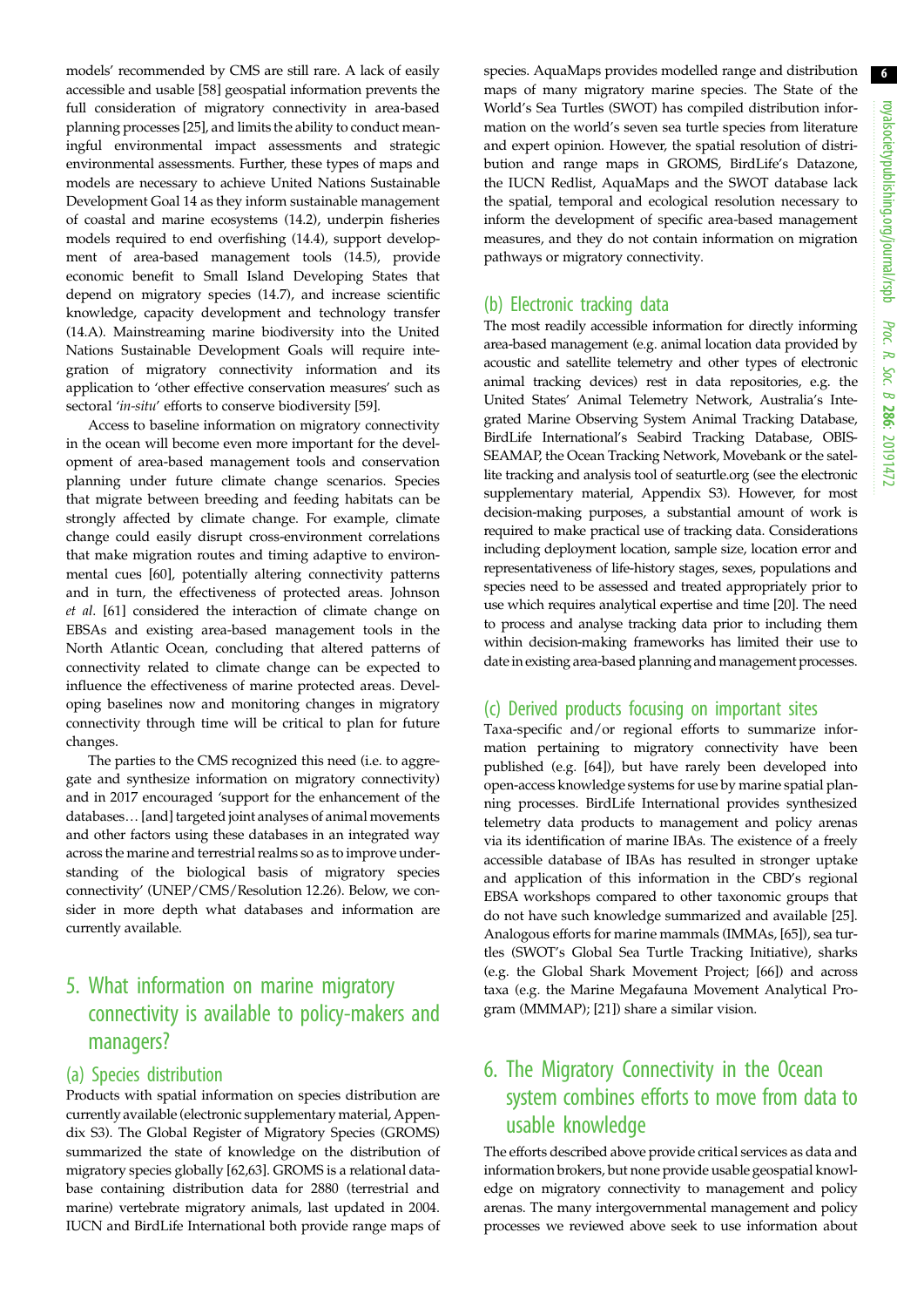

Figure 1. MiCO bridges a knowledge communications gap between researchers and policy fora. The typical flow of knowledge from data collection to scientific publication limits access to that knowledge and is dependent on participation by each individual researcher in all relevant policy processes. Bridging consortia like MiCO provide mechanisms to increase access to knowledge, ensure that it is provided in a usable format, and allow contributors to track the impact of their work.

migratory species, suggesting that an evidence-base of accessible, easily interpreted and synthesized knowledge on the topic could have a large policy impact. However, there are obstacles to effective knowledge transfer between scientists and policymakers, including 'differences between researchers and policy-makers in their cultures, time-frames, reward structures, and motivations', and the need for better mechanisms 'to ensure uptake of research that is intended to be policy-relevant' [\[67](#page-9-0)]. In response to this need, a consortium of data repositories, national observing systems, taxa conservation groups, museums, environmental non-governmental organizations (NGOs), universities, individuals, intergovernmental organizations and UN bodies, many of which initiated processes and created tools described in this paper above, have now developed a global open-access online system providing usable knowledge about migratory connectivity in the ocean (MiCO: [www.mico.eco\)](http://www.mico.eco). The MiCO consortium designed the system to be a bridge between individuals/organizations generating data or products that describe migratory connectivity and policy fora or management organizations engaged in marine resource management, conservation, spatial planning and environmental assessment processes (figure 1).

To impact and support global ocean policy efforts, the evidence-base that MiCO is creating: (i) provides additional value to both data/product contributors, and policy-makers and managers; (ii) complements the strengths of existing data repositories and research programmes globally; (iii) integrates information across data types, primary scientific literature, traditional knowledge and expert opinion; (iv) facilitates the delivery of those products to management organizations and policy processes in a transparent manner with explicit acknowledgement of contributors; and, (v) is easily accessible, freely available and updated on time-scales relevant to policy and management requirements. To ensure that the system provides value to both contributors and users, advisory panels were developed including: (i) strategic (longer-term goal setting) and technical (frequent input on methods and implementation) advisory panels populated with leading researchers from academia, government agencies and data repositories and (ii) a policy advisory panel including staff from CMS (and its family of instruments), CBD, UNESCO, OBIS, IUCN, the Sargasso Sea Commission and NGOs.

MiCO integrates information across data types by aggregating and synthesizing available information about migratory connectivity through a comprehensive literature review, aggregating existing data and synthetic products from contributors, and creating new synthetic products to serve policy processes. Six types of data can be used to derive products to help describe migratory connectivity: electronic tracking data, capture–mark–recapture, observations including visual surveys, data on stable isotope ratios, population genetics and passive acoustic monitoring. Each of the methodologies has unique characteristics, provides information at different spatial and temporal scales, and may be better suited for species with different traits. To serve as an evidence-base for available scientific information on the migratory connectivity of marine species, the systematic literature review reduces biases by: (i) the transparent development of a list of migratory megavertebrate species to be included (described above and in the electronic supplementary material, Appendix S2); (ii) vetting this list with species experts (many of the co-authors of this paper); (iii) creating and testing taxa-specific search strings for sensitivity in results returned; (iv) conducting the searches over a short period to avoid biases in literature availability; and (v) ensuring an exhaustive search by conducting searches on two separate large, multi-disciplinary indexing and citation databases (Web of Science and SCOPUS), as well as a separate manual searches on an un-indexed and highly relevant journal (Animal Biotelemetry). While our search was systematic and exhaustive for English-language literature, broadening the evidence-base to include non-English sources is a future goal. The initial focus of MiCO analyses has been the development of products from this literature review and from electronic tracking data, provided either directly by data holders or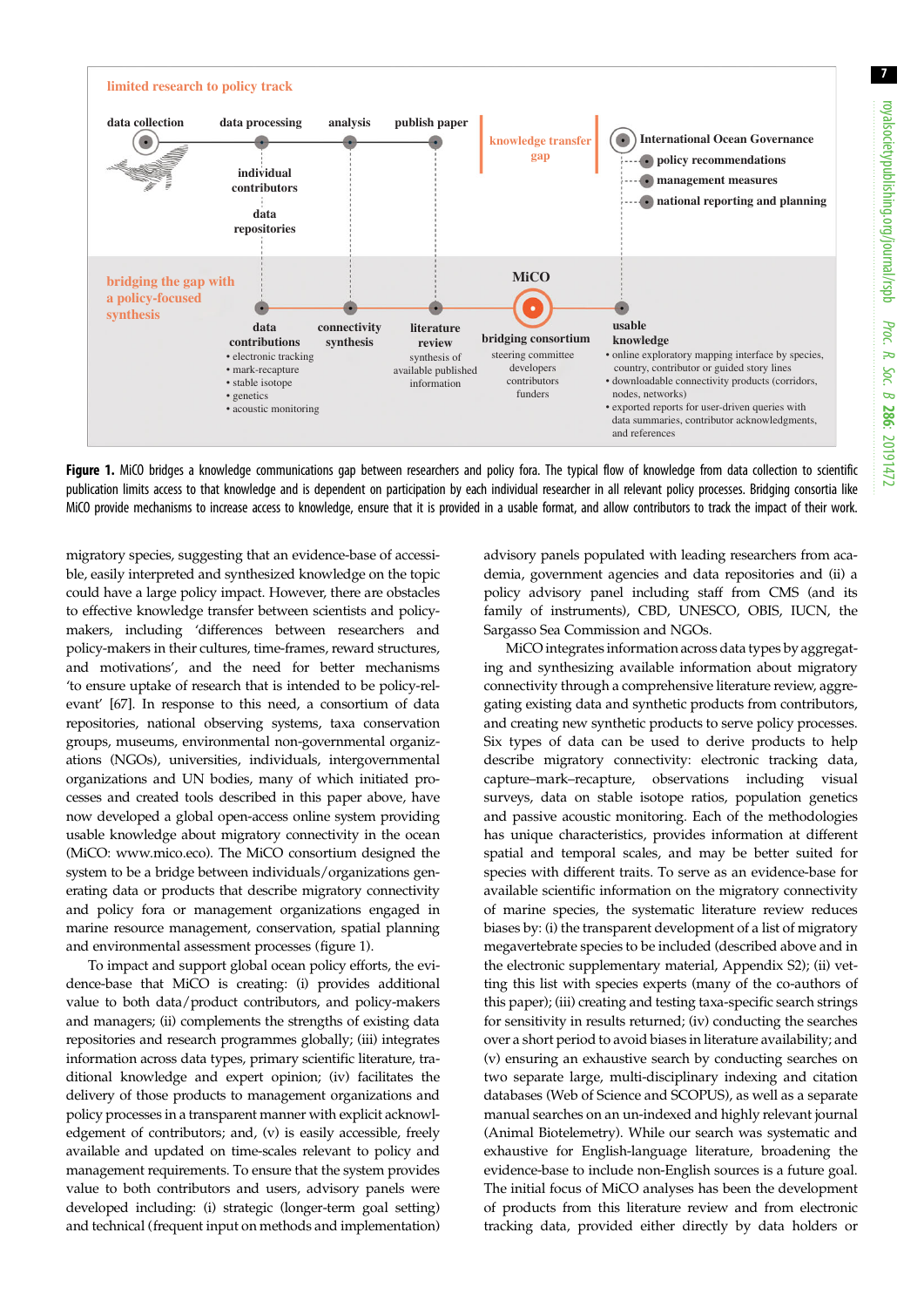through literature review, with the intent to add additional data types in the future to underpin network diagrams illustrating directionality and strength of connectivity among use areas.

To facilitate delivery of migratory connectivity knowledge to policy and management arenas, a prototype system [\(www.](http://www.mico.eco/system) [mico.eco/system\)](http://www.mico.eco/system) was developed to provide a basis for contributors and policy-makers to offer feedback on methods and usability. The system was launched in April 2019 at the second UN Intergovernmental Conference on a new international treaty for the conservation and sustainable use of marine biological diversity of ABNJ. The prototype includes a set of 38 standardized area-use models describing general and core-use areas for a given population/species by activity (e.g. breeding, migrating, non-breeding, ranging, etc.; see [www.mico.eco/methods](http://www.mico.eco/methods) for detail) for 357 animals from seven species across 55 EEZs. To provide this knowledge in as transparent a manner as possible, metadata describing datasets, animals, activity and (if known) population, sex, age class and data density are graphically presented by month and year for each area or population/species. System users can view summaries of area use by species, by a country's EEZ or relative to ABNJ, and review summaries of data contributed per provider, with associated references created from the data. An interactive mapper allows detailed geographical exploration, examination and overlays of animal use areas filtered by any combination of available metadata. Species range maps, when available, are layered under use areas to describe the degree of coverage of MiCO products.

These MiCO products, metadata from the literature review and cases studies have already informed the work of three regional seas organizations (Nairobi Convention, Abidjan Convention and the Comisión Permanente del Pacific Sur), the CMS in their development of resolution 12.26, and considerations of area-based management tools, environmental impact assessments and capacity building and technology transfer in the negotiations for a new treaty for marine biodiversity in ABNJ. A key component of the system is its ability to track how contributor data have been used in these arenas, providing individual researchers the ability to assess and report their impact on management and policy fora. This provides incentive for researchers to contribute data to policy processes and measure their impact by doing so, while at the same time, the system protects raw data that may not yet be available for public sharing by disseminating only synthesized products.

Support for the system's development and for outreach to intergovernmental organizations has come from a national government (the International Climate Initiative of the German Federal Ministry for the Environment, Nature Conservation and Nuclear Safety via the Global Ocean Biodiversity Initiative [\[68](#page-9-0)]), and from two components of the Global Environment Facility's Sustainable Fisheries Management and Biodiversity Conservation of Deep-sea Living Marine Resources and Ecosystems in the ABNJ project. Future support for the system is likely to come in two phases. The first phase, dedicated to development of a data-rich system with greater functionality, will probably come from similar sources via grants to academic institutions. The second phase, focused on maintenance and better tailoring to support national reporting and global indicators, would see the system transferred to an intergovernmental organization with a budget for structural support of the system. The history of OBIS presents a direct analogue for this life cycle, beginning as a programme of the Census of Marine Life and then was transferred to within UNESCO-IOC [[69\]](#page-9-0).

MiCO seeks to build on its strong foundation and invites engagement from additional stakeholders to inform its continued development and enhancement to best serve both users and contributors. Strong forward momentum in global ocean governance will soon result in major policy changes for the ocean with many management implications for migratory marine species. By integrating and scaling up the information gained through the tens of thousands of scientific papers about migratory species into knowledge that is relevant and usable in this new era of ocean policy, we hope to make a step-change in evidence-based policy to conserve migratory marine species.

Data accessibility. All products from the Migratory Connectivity in the Ocean (MiCO) system are freely available online at [mico.eco/system.](http://mico.eco/system) Authors' contributions. D.C.D., A.-L.H. and C.C. conceived and led the writing on the manuscript. D.C.D. and C.C. conceived and led the MiCO system and the consortium of partners. S.D., E.H., C.Y.K., S.P., M.W., A.H.P., G.O.C., A.A., H.B. and P.N.H. analysed data, reviewed literature and contributed to writing the manuscript. E.F., B.D., C.C. and D.C.D. led development of the MiCO system with contributions from A.-L.H., S.D., E.H., C.Y.K., S.P., J.C. and A.-L.H., P.N.H. W.A., H.B., L.B., B.B., A.B., J.B., P.C., D.P.C., T.E.D., M.D.,. F.D., F.F., D.F., H.F.-N., C.B.F., K.M.G., L.G., B.J.G., V.G., G.C.H., C.H., J.J., D.E.J., S.M.M., G.N.d.S., D.M.P., A.P., M.R., A.F.R., E.R.S., D.S., A.M.M.S., M.S., F.S., S.V.P., B.W., M.V., H.W. and B.W. participated in advisory activities in the development of the MiCO system and contributed to the paper. S.Å., J.M.A., P.C., D.C., M.C., M.D., A.F., A.S.F., B.J.G., J.G.-S., J.P.G., Y.H., L.M.H., C.M., M.M., M.R., A.F.R., N.V.-C. and L.W. contributed data to the MiCO system and reviewed the manuscript.

Competing interests. We declare we have no competing interests.

Funding. This paper was supported through a grant to the Global Ocean Biodiversity Initiative (GOBI) from the International Climate Initiative (IKI). The German Federal Ministry for the Environment, Nature Conservation and Nuclear Safety (BMU) supports this initiative on the basis of a decision adopted by the German Bundestag. A.-L.-H. was supported by funding from the ConocoPhillips Charitable Investments Global Signature Program to the Migratory Connectivity Project. A.M.M.S. was supported by an ARC grant no. DE170100841. Funding for P.C. was also provided by FCT, Portugal through grant nos. PTDC/BIA-ANM/3743/2014 and MARE-UID/MAR/04292/2019.

Acknowledgements. We would like to thank everyone who has contributed to MiCO including A. Al Kiyumi, J. Bermejo, A. Broderick, P. Doherty, L. F. López-Jurado, A. Machado, N. Papathanasopoulou, S. Pikesley and M. Witt. We thank the editor for guidance and R. Waples and an anonymous reviewer for highly constructive reviews which resulted in a stronger paper.

#### **Endnote**

<sup>1</sup>In marine ecology, larval connectivity/dispersal from spawning to settlement site is a form of natal dispersal, while the term marine population connectivity refers to the exchange of individuals among geographically separated breeding subpopulations (i.e. in a permanent rather than periodic/migratory sense to subsequently influence population genetics, rates of immigration into populations and spread of invasive species) [[33\]](#page-8-0).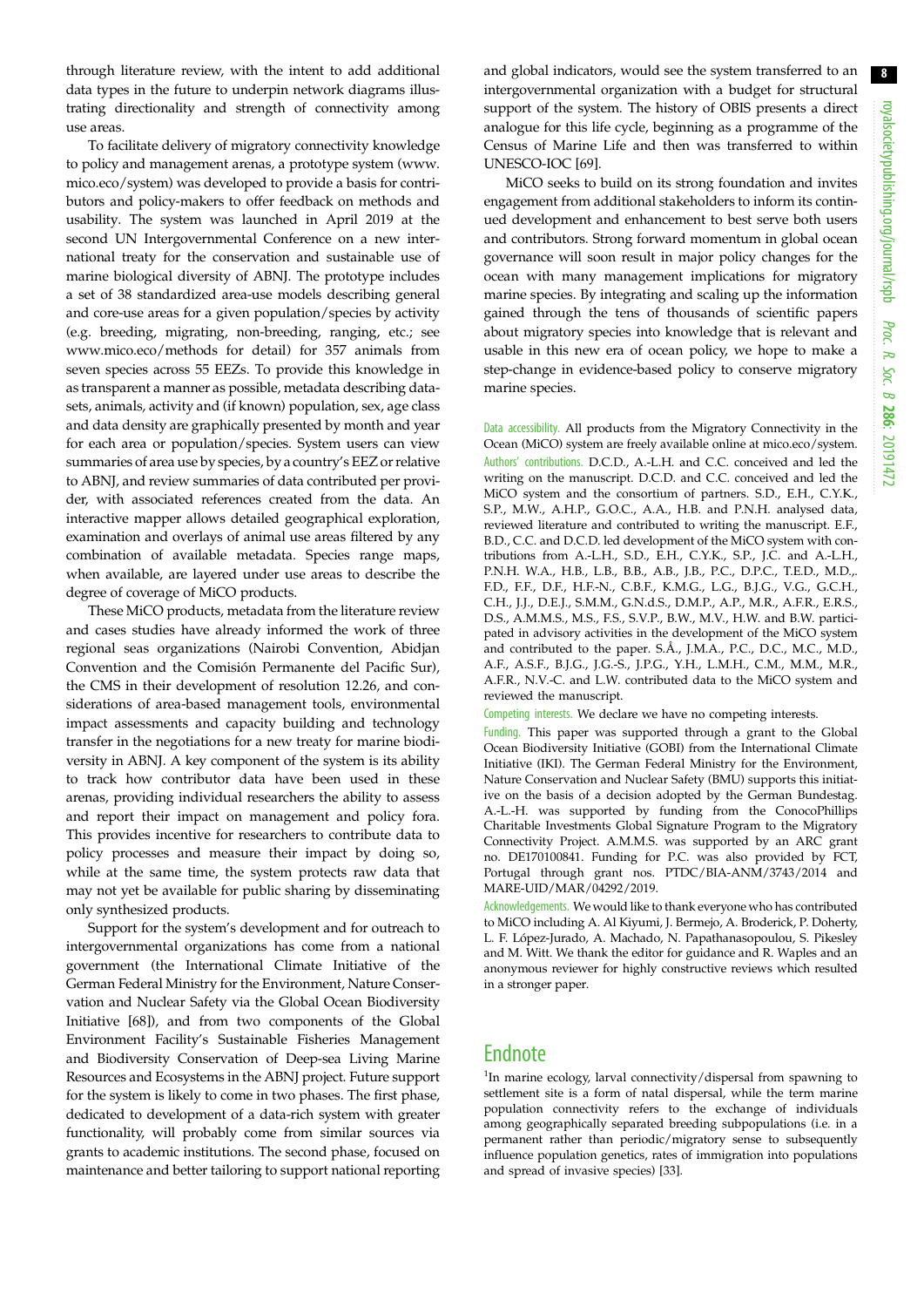### <span id="page-8-0"></span>**References**

- 1. Hussey NE et al. 2015 Aquatic animal telemetry: a panoramic window into the underwater world. Science 348, 1255642. ([doi:10.1126/science.1255642\)](http://dx.doi.org/10.1126/science.1255642)
- 2. Webster MS, Marra PP, Haig SM, Bensch S, Holmes RT. 2002 Links between worlds: unraveling migratory connectivity. Trends Ecol. Evol. 17, 76–83. [\(doi:10.1016/S0169-5347\(01\)02380-1](http://dx.doi.org/10.1016/S0169-5347(01)02380-1))
- 3. Block BA et al. 2011 Tracking apex marine predator movements in a dynamic ocean. Nature 475, 86–90. [\(doi:10.1038/nature10082\)](http://dx.doi.org/10.1038/nature10082)
- 4. Weimerskirch H, Delord K, Guitteaud A, Phillips RA, Pinet P. 2015 Extreme variation in migration strategies between and within wandering albatross populations during their sabbatical year, and their fitness consequences. Sci. Rep. 5, 1-7. [\(doi:10.1038/srep08853\)](http://dx.doi.org/10.1038/srep08853)
- 5. Egevang C, Stenhouse IJ, Phillips RA, Petersen A, Fox JW, Silk JRD. 2010 Tracking of Arctic terns Sterna paradisaea reveals longest animal migration. Proc. Natl Acad. Sci. USA 107, 2078–2081. ([doi:10.](http://dx.doi.org/10.1073/pnas.0909493107) [1073/pnas.0909493107](http://dx.doi.org/10.1073/pnas.0909493107))
- 6. Costa DP, Breed GA, Robinson PW. 2012 New insights into pelagic migrations: implications for ecology and conservation. Annu. Rev. Ecol. Evol. Syst. 43, 73–96. [\(doi:10.1146/annurev-ecolsys-](http://dx.doi.org/10.1146/annurev-ecolsys-102710-145045)[102710-145045](http://dx.doi.org/10.1146/annurev-ecolsys-102710-145045))
- 7. Secor DH. 2015 Migration ecology of marine fishes. Baltimore, MD: Johns Hopkins University Press.
- 8. Horton TW et al. 2017 Route fidelity during marine megafauna migration. Front. Mar. Sci. 4, 1–21. [\(doi:10.3389/fmars.2017.00422](http://dx.doi.org/10.3389/fmars.2017.00422))
- 9. Liu J et al. 2015 Systems integration for global sustainability. Science 347, 1258832. [\(doi:10.1126/](http://dx.doi.org/10.1126/science.1258832) [science.1258832\)](http://dx.doi.org/10.1126/science.1258832)
- 10. Halpern BS et al. 2008 A global map of human impact on marine ecosystems. Science 319, 948–952. ([doi:10.1126/science.1149345\)](http://dx.doi.org/10.1126/science.1149345)
- 11. Harrison A-L et al. 2018 The political biogeography of migratory marine predators. Nat. Ecol. Evol. 2, 1571–1578. [\(doi:10.1038/s41559-018-0646-8\)](http://dx.doi.org/10.1038/s41559-018-0646-8)
- 12. Merrie A et al. 2014 An ocean of surprises trends in human use, unexpected dynamics and governance challenges in areas beyond national jurisdiction. Glob. Environ. Chang. 27, 19-31. [\(doi:10.1016/j.gloenvcha.2014.04.012](http://dx.doi.org/10.1016/j.gloenvcha.2014.04.012))
- 13. Ban NC et al. 2014 Systematic conservation planning: a better recipe for managing the high seas for biodiversity conservation and sustainable use. Conserv. Lett. 7, 41-54. [\(doi:10.](http://dx.doi.org/10.1111/conl.12010) [1111/conl.12010\)](http://dx.doi.org/10.1111/conl.12010)
- 14. Gjerde KM, Dotinga H, Hart S, Molenaar EJ, Rayfuse R, Warner R. 2008 Regulatory and governance gaps in the international regime for the conservation and sustainable use of marine biodiversity in areas beyond national jurisdiction. Gland, Switzerland: IUCN. See [https://portals.iucn.org/library/sites/](https://portals.iucn.org/library/sites/library/files/documents/EPLP-MS-1.pdf) [library/files/documents/EPLP-MS-1.pdf.](https://portals.iucn.org/library/sites/library/files/documents/EPLP-MS-1.pdf)
- 15. Robertson G, Gales R (eds). 1998 Albatross biology and conservation. Chipping Norton, Australia: Surrey Beatty & Sons.
- 16. Anderson C, Branch TA, Alagiyawadu A, Baldwin R, Marsac F. 2012 Seasonal distribution, movements and taxonomic status of blue whales (Balaenoptera musculus) in the northern Indian Ocean. J. Cetacean Resour. Manag. 12, 203–218.
- 17. IUCN. 2017 The IUCN Red list of threatened species. Version 2017-3. Cambridge, UK: IUCN. (cited 6 April 2016).
- 18. Fowler S. 2014 The conservation status of miaratory sharks. Bonn, Germany: UNEP/CMS Secretariat.
- 19. FAO. 2014 The state of world fisheries and aquaculture 2014. Rome, Italy: Food and Agriculture Organization of the United Nations.
- 20. Ogburn MB, Harrison A-L, Whoriskey FG, Cooke SJ, Mills Flemming JE, Torres LG. 2017 Addressing challenges in the application of animal movement ecology to aquatic conservation and management. Front. Mar. Sci. 4, 1–7. ([doi:10.3389/fmars.2017.](http://dx.doi.org/10.3389/fmars.2017.00070) [00070\)](http://dx.doi.org/10.3389/fmars.2017.00070)
- 21. Sequeira AMM et al. 2018 Convergence of marine megafauna movement patterns in coastal and open oceans. Proc. Natl Acad. Sci. USA 115, 3072–3077. [\(doi:10.1073/pnas.1716137115\)](http://dx.doi.org/10.1073/pnas.1716137115)
- 22. Hays GC et al. 2016 Key questions in marine megafauna movement ecology. Trends Ecol. Evol. 31, 463–475. ([doi:10.1016/j.tree.2016.02.015\)](http://dx.doi.org/10.1016/j.tree.2016.02.015)
- 23. Jeffers VF, Godley BJ. 2016 Satellite tracking in sea turtles: how do we find our way to the conservation dividends? Biol. Conserv. 199, 172–184. [\(doi:10.](http://dx.doi.org/10.1016/j.biocon.2016.04.032) [1016/j.biocon.2016.04.032\)](http://dx.doi.org/10.1016/j.biocon.2016.04.032)
- 24. Hays G et al. 2019 Translating marine animal tracking data into conservation policy and management. Trends Ecol. Evol. 34, 459-473. [\(doi:10.1016/j.tree.2019.01.009](http://dx.doi.org/10.1016/j.tree.2019.01.009))
- 25. Bax NJ, Cleary J, Donnelly B, Dunn DC, Dunstan PK, Fuller M, Halpin PN. 2016 Results of efforts by the Convention on Biological Diversity to describe ecologically or biologically significant marine areas. Conserv. Biol. 30, 571–581. ([doi:10.1111/cobi.](http://dx.doi.org/10.1111/cobi.12649) [12649\)](http://dx.doi.org/10.1111/cobi.12649)
- 26. Dingle H, Drake A. 2007 What is migration? Bioscience 57, 113–121. ([doi:10.1641/B570206](http://dx.doi.org/10.1641/B570206))
- 27. Bauer S, Klaassen M. 2013 Mechanistic models of animal migration behaviour: their diversity, structure and use. J. Anim. Ecol. 82, 498-508. [\(doi:10.1111/1365-2656.12054\)](http://dx.doi.org/10.1111/1365-2656.12054)
- 28. Begon M, Harper JL, Townsend CR. 1986 Ecology. Individuals, populations and communities. Oxford, UK: Blackwell Scientific Publications.
- 29. Wiens JA. 1997 3 Metapopulation dynamics and landscape ecology. In Metapopulation biology (eds I Hanski, MB Gilpin), pp. 43–62. San Diego, CA: Academic Press.
- 30. Metcalfe JD, Arnold GP, McDowall PW. 2002 Migration. In Handbook of fish biology and fisheries, vol. 1 (eds PJB Hart, JD Reynolds), pp. 175–199. Oxford, UK: Blackwell Scientific.
- 31. Brönmark C, Hulthén K, Nilsson PA, Skov C, Hansson L-A, Brodersen J, Chapman BB. 2013 There and back

again: migration in freshwater fishes. Can. J. Zool. 92, 467–479. ([doi:10.1139/cjz-2012-0277](http://dx.doi.org/10.1139/cjz-2012-0277))

- 32. Lascelles B et al. 2014 Migratory marine species: their status, threats and conservation management needs. Aquat. Conserv. Mar. Freshw. Ecosyst. 24, 111–127. [\(doi:10.1002/aqc.2512\)](http://dx.doi.org/10.1002/aqc.2512)
- 33. Pineda J, Hare J, Sponaugle S. 2007 Larval transport and dispersal in the coastal ocean and consequences for population connectivity. Oceanography 20, 22–39. [\(doi:10.5670/oceanog.](http://dx.doi.org/10.5670/oceanog.2007.27) [2007.27\)](http://dx.doi.org/10.5670/oceanog.2007.27)
- 34. Maxwell SM, Hazen EL, Bograd SJ, Halpern BS, Breed GA, Nickel B, Al E. 2013 Cumulative human impacts on marine predators. Nat. Commun. 4, 2688. [\(doi:10.1038/ncomms3688](http://dx.doi.org/10.1038/ncomms3688))
- 35. Marra PP, Norris RD, Haig SM, Webster M, Royle AJ. 2006 Migratory connectivity. In Connectivity conservation (ed. KCM Sanjayan), pp. 157–183. Cambridge, UK: Cambridge University Press.
- 36. Punt AE, Butterworth DS, de Moor CL, De Oliveira JAA, Haddon M. 2016 Management strategy evaluation: Best practices. Fish Fish. 17, 303–334. ([doi:10.1111/faf.12104](http://dx.doi.org/10.1111/faf.12104))
- 37. Punt AE, Donovan GP. 2007 Developing management procedures that are robust to uncertainty: lessons from the International Whaling Commission. ICES J. Mar. Sci. 64, 603–612. [\(doi:10.](http://dx.doi.org/10.1093/icesjms/fsm035) [1093/icesjms/fsm035\)](http://dx.doi.org/10.1093/icesjms/fsm035)
- 38. IWC (International Whaling Commission). 2018 Report of the Scientific Committee 2017. J. Cetacean Res. Manag. 19, 1–97.
- 39. IWC (International Whaling Commission). 2019 Report of the Scientific Committee 2018. J. Cetacean Res. Manag. 20, 1–78.
- 40. Costa DP, Hückstädt LA, Schwarz LK, Friedlaender AS, Mate BR, Zerbini AN, Kennedy A, Gales NJ. 2016 Assessing the exposure of animals to acoustic disturbance: towards an understanding of the population consequences of disturbance. Proc. Meet. Acoust. 27, 1–14. ([doi:10.1121/2.0000298\)](http://dx.doi.org/10.1121/2.0000298)
- 41. Crooks KR, Sanjayan M (eds) 2006 Connectivity conservation, Vol. 14. Cambridge, UK: Cambridge University Press.
- 42. López-Hoffman L, Chester CC, Semmens DJ, Thogmartin WE, Rodríguez-McGoffin MS, Merideth R, Diffendorfer JE. 2017 Ecosystem services from transborder migratory species: implications for conservation governance. Annu. Rev. Environ. Resour. 42, 509–539. [\(doi:10.1146/annurev](http://dx.doi.org/10.1146/annurev-environ-110615-090119)[environ-110615-090119](http://dx.doi.org/10.1146/annurev-environ-110615-090119))
- 43. Ferretti F, Worm B, Britten GL, Heithaus MR, Lotze HK. 2010 Patterns and ecosystem consequences of shark declines in the ocean. Ecol. Lett. 13, 1055–1071. [\(doi:10.1111/j.1461-0248.](http://dx.doi.org/10.1111/j.1461-0248.2010.01489.x) [2010.01489.x](http://dx.doi.org/10.1111/j.1461-0248.2010.01489.x))
- 44. Swartz W, Sala E, Tracey S, Watson R, Pauly D. 2010 The spatial expansion and ecological footprint of fisheries (1950 to present). PLoS ONE 5, e15143. ([doi:10.1371/journal.pone.0015143](http://dx.doi.org/10.1371/journal.pone.0015143))